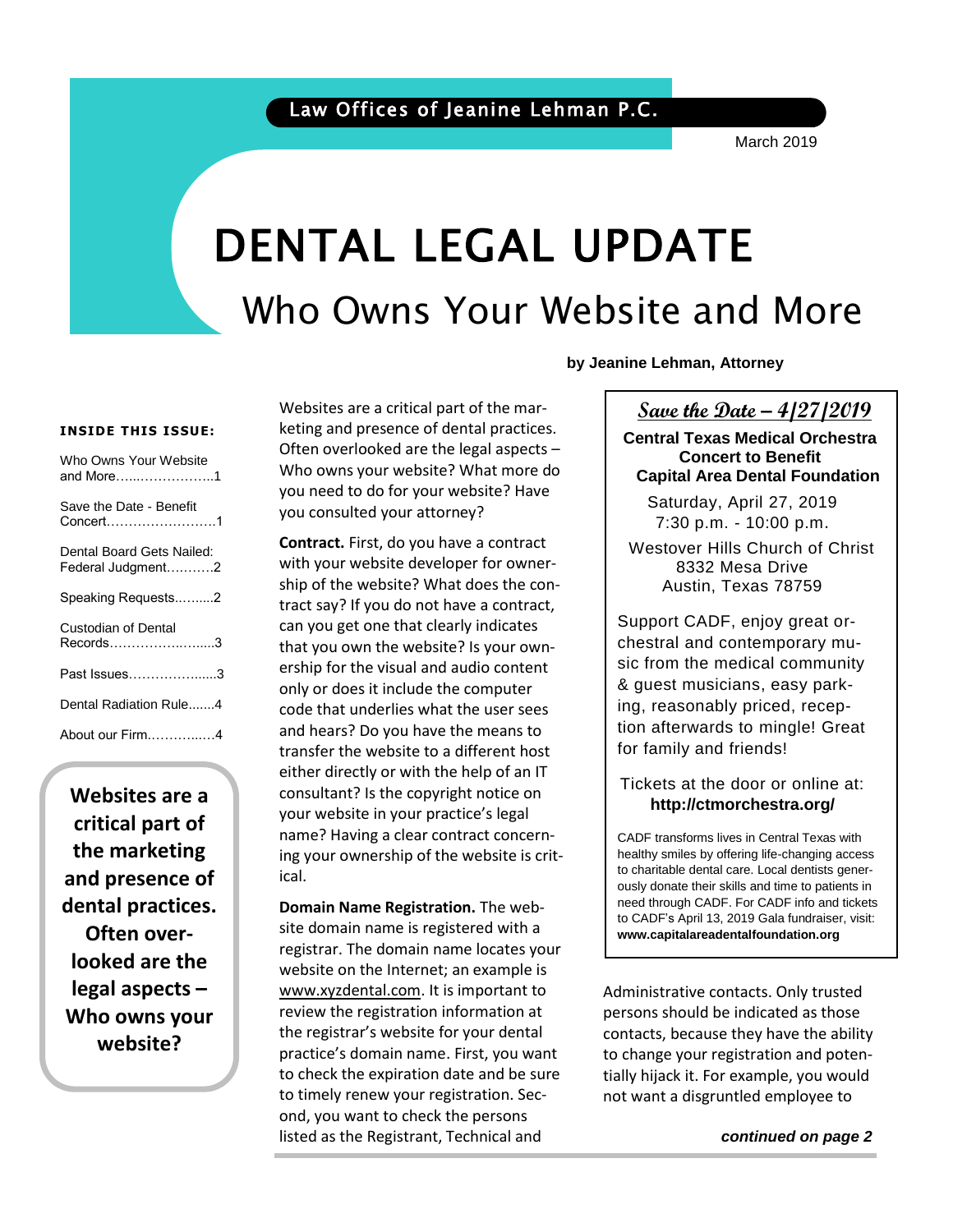# page 2 DENTAL LEGAL UPDATE

#### **Speaking Requests**

For **Jeanine Lehman** and her colleagues to speak to professional and business groups on legal and practice management topics, please contact Jeanine Lehman at **(512) 918-3435** or [jeanine@jeanine.com](mailto:jeanine@jeanine.com)



ì

#### **Website Favorites**

Law Offices of Jeanine Lehman P.C. [www.jeanine.com](http://www.jeanine.com/)

Capital Area Dental Society [www.capitalareadental.org](http://www.capitalareadental.org/)

Texas State Board of Dental Examiners [www.tsbde.state.tx.us](http://www.tsbde.state.tx.us/)

Texas Dental Association [www.tda.org](http://www.tda.org/)

> Texas Academy of General Dentistry [www.tagd.org](http://www.tagd.org/)

American Dental Association [www.ada.org](http://www.ada.org/)

TX Dept. of State Health Services: Radiation Control [www.dshs.texas.gov/radiation](http://www.dshs.texas.gov/radiation)

> ICANN www.icann.org

#### **Website** *(cont.) --*

have such authority. Domain names are subject to the policies of the Internet Corporation for Assigned Names and Numbers (ICANN).

**Dental Board Rules.** The Texas State Board of Dental Examiners has detailed Business Promotion Rules, i.e. advertising rules, which are applicable to websites and other forms of business promotion. Your website should be vetted against all of the Business Promotion Rules, as well as other rules and applicable law. For example, Board Rule 109.59 requires dental practice websites to clearly disclose:

- ownership of the website
- services provided
- office addresses and contact information
- licensure and qualifications of dentist(s) and associated health care providers

**HIPAA.** Websites and the Internet can also land you in HIPAA trouble. Here are some cases.

Internet-Based Calendar. An Arizona cardiology practice was reported as posting clinical and surgical appointments for its patients on an Internetbased calendar that was publicly accessible. In 2012, for violation of HIPAA, that practice agreed to pay the U.S. Department of Health and Human Services (HHS) a \$100,000 settlement and take corrective action to implement policies and procedures to safeguard the protected health information of its patients.

Testimonials. In 2016, a California physical therapy provider settled violations of HIPAA with the U.S. Department of Health and Human Services Office for Civil Rights (OCR) by agreeing to payment of \$25,000, adoption and implementation of a

corrective action plan, and annual reporting of compliance efforts for one year. This settlement was in response to an August 8, 2012 complaint alleging that the physical therapy provider impermissibly disclosed numerous individuals' protected health information (PHI) when it posted patient testimonials, including full names and full face photographic images, to its website without obtaining valid, HIPAA-compliant authorizations.

**Website Accessibility.** There have been claims made against dental practices and other health care providers in Central Texas that their websites were not accessible under the Americans with Disabilities Act. See my article on this topic in the April 2017 issue of my Dental Legal Update at my website: **www.jeanine.com**

#### **Dental Board Gets Nailed: Pays Judgment in Specialty Ad Case**

The Texas State Board of Dental Examiners (Board) lost the federal lawsuit involving specialty advertising under Board Rule 108.54 brought by the American Academy of Implant Dentistry, the American Society of Dental Anesthesiologists, the American Academy of Oral Medicine, the American Academy of Orofacial Pain, and five dentists (Plaintiffs).

The Plaintiffs sought reimbursement of their attorneys' fees from the Board. The Plaintiffs' original request for attorneys' fees was for \$733,335. U.S. District Court Judge Sam Sparks entered a judgment awarding Plaintiffs' legal fees, costs and expenses in the amount of \$269,764.12, plus postjudgment interest. The Board paid that judgment to the Plaintiffs. This is the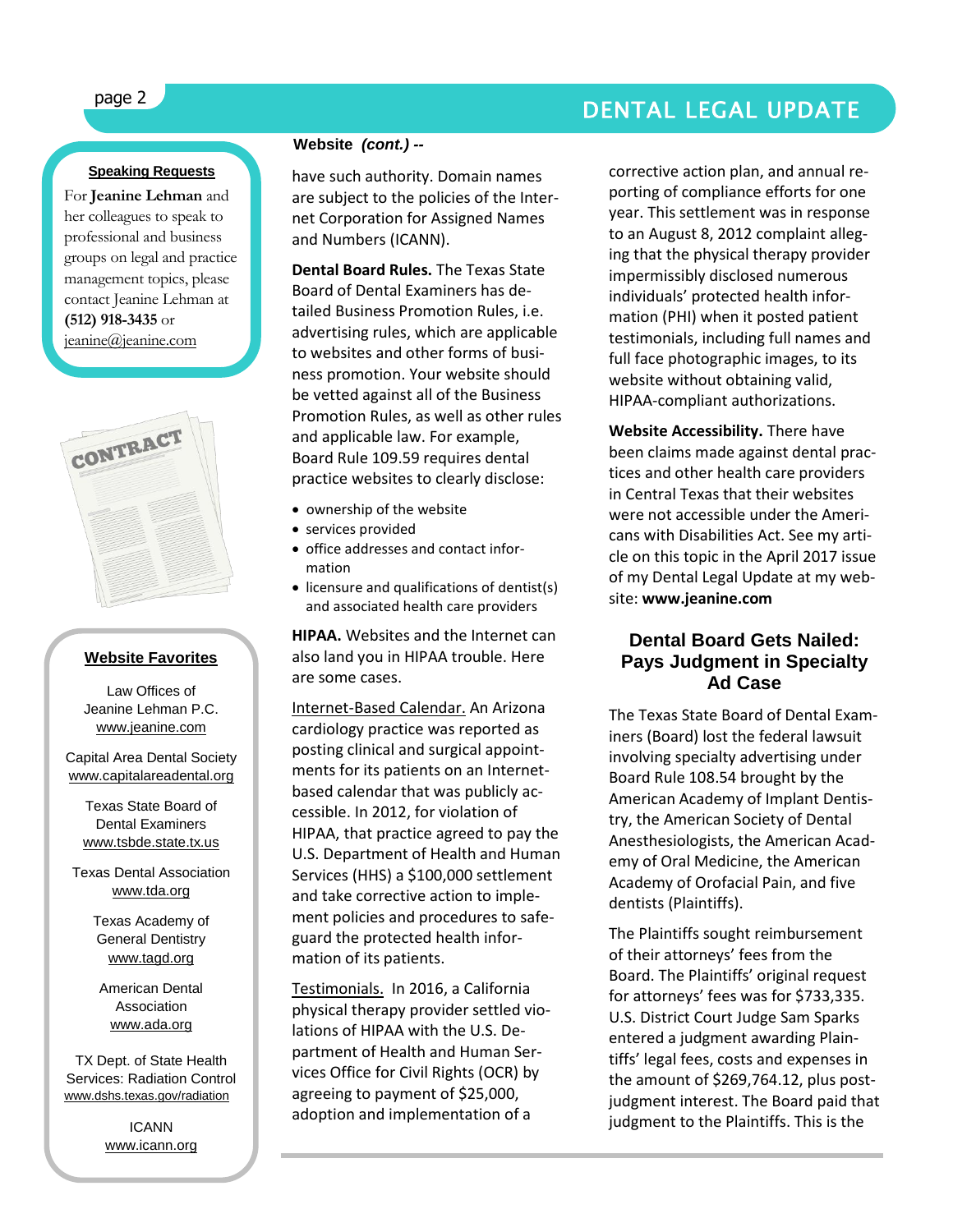## DENTAL LEGAL UPDATE **page 3**

end of the lawsuit, in which Judge Sparks held that Board Rule 108.54 is an unconstitutional restriction on the Plaintiffs' First Amendment right to free commercial speech. This judgment sends a strong message to state agencies concerning the risk of litigation.

For background, see the May 2014, March & December 2016, and September 2017 issues of my Dental Legal Update at: **[www.jeanine.com](http://www.jeanine.com/)**

#### **Custodian of Dental Records**

After the Texas State Board of Dental Examiners (Board) underwent the Sunset process, the Texas Legislature in 2017 added a requirement to the Texas Dental Practice Act that the Board adopt rules regarding the designation and duties of the custodian of dental records. The Board has proposed such a rule that could be adopted at its February 22, 2019 Board meeting. This proposed rule on custodians is an addition to the Board's existing rule 101.11 concerning handling of the practice of a dentist who is deceased or mentally incompetent.

The proposed rule provides for the designation or appointment of a person as custodian of a dentist's billing or dental patient records if the dentist dies, becomes mentally or physically incapacitated, or abandons such records. If such a dentist has already entered into a records transfer agreement in compliance with Board rule, the custodian of records is the person designated as the transferee under that agreement. Records transfer agreements are used in various contexts including in employment agreements, independent contractor agreements, dental practice sales agreements, and other agreements. Board rule 108.8 requires dentists to notify the Board within 15 days of entering into a records transfer agreement. If the dentist to which the proposed rule applies has not entered into a records transfer agreement in compliance with Board rule, the dentist may, upon initial licensure as a dentist, and in each renewal period, designate a custodian of records who shall act as temporary or permanent custodian for the dentist in the event of the dentist's death, incapacity, or abandonment

of the records. The custodian of records designated shall maintain the records in a manner consistent with Board rule 108.8 and will be responsible for providing records to the Board and patients as provided in that rule.

A custodian of dental records may be employed by the administrator or estate of the dentist or be designated as needed during an unexplained disappearance of the dentist or in the event of the abandonment of the dentist's patients without reasonable cause.

If a licensed dentist has designated a person, who is not a licensed dentist, as the custodian of records, that person may serve as custodian for a reasonable period of time, which is defined as no more than 12 months from the date of the dentist's death or the date the dentist is lawfully determined to be mentally incompetent, whichever is applicable, and must ensure safe transfer of the patient records to each patient or another licensed dentist as soon as reasonably practicable.

If the designated custodian is unable to serve, or if there is neither a records transfer agreement nor the appointment of a custodian for the dentist's most recent license period, the Board will attempt to appoint an available custodian of records in the immediate area of the dentist's practice who may serve as custodian.

 *continued on page 4* Under the proposed rule, the custodian of records

**Jeanine Lehman** is an Austin, Texas health law attorney who practices dental, health, employment, real estate, and business law.

#### **Past issues of the Dental Legal Update are available at [www.jeanine.com](http://www.jeanine.com/)**

The information in this newsletter is not a substitute for legal advice. The information is general in nature and should not be relied upon as legal advice generally or that is applicable to any particular situation. For legal advice in a particular situation, the reader is advised to retain an attorney. For reprints, call (512) 918-3435 or email [jeanine@jeanine.com.](mailto:jeanine@jeanine.com) © 2019 Jeanine Lehman.